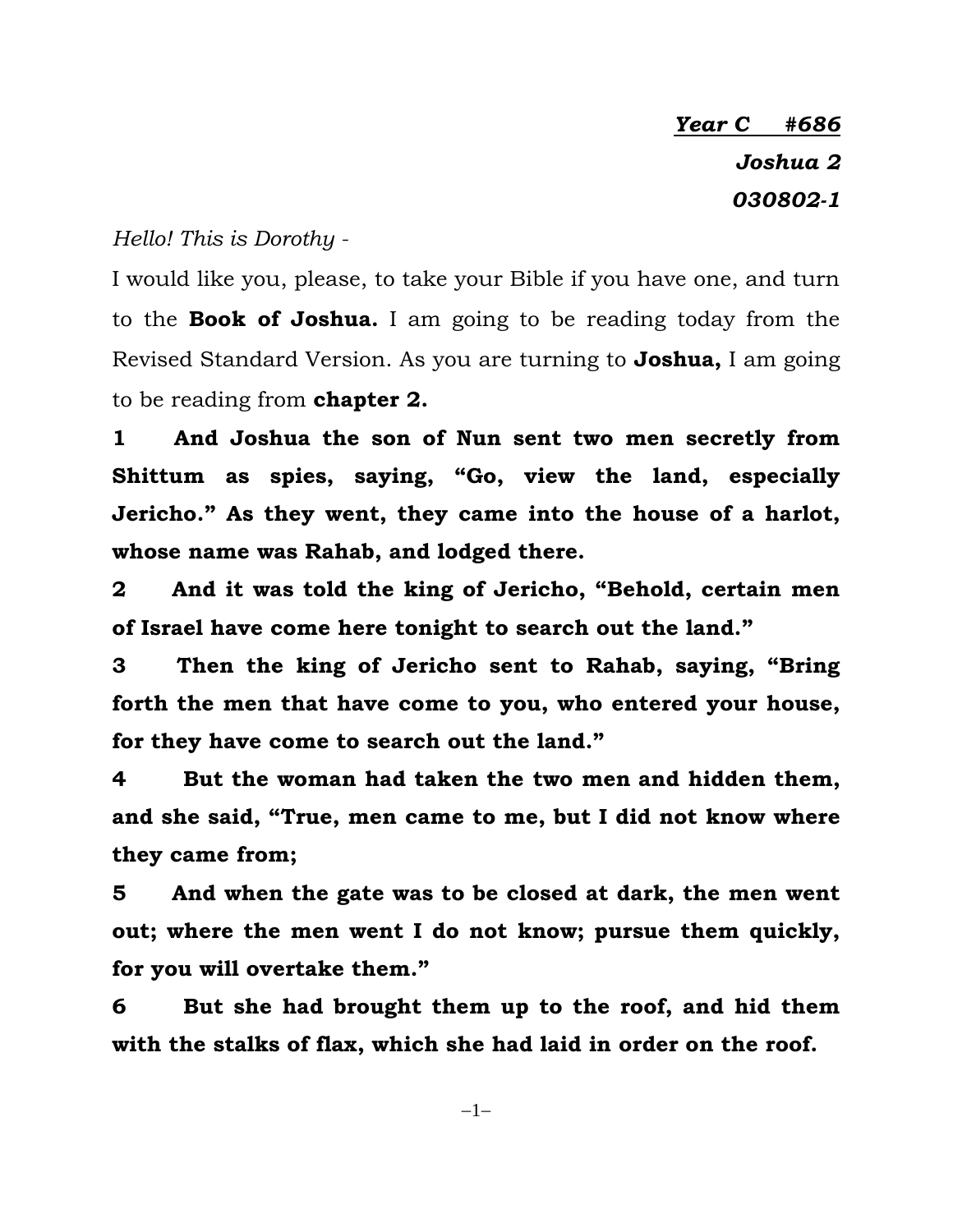**7 So the men pursued after them on the way to the Jordan as far as the fords: as soon as the pursuers had gone, the gate was shut.**

**8 Before they laid down, she came up to them on the roof;**

**9 And said to the men, "I know that the Lord hath given you the land, and that the fear of you has fallen upon us, and that all the inhabitants of the land melt away before you.**

**10 For we have heard how the Lord dried up the water of the Red Sea before you went and came over out of Egypt, and what you did to the two kings of the Amorites, that were beyond the Jordan, to Sihon and Og, whom you utterly destroyed.**

**11 And as soon as we heard it, our hearts melted, and there was no courage left in any man, because of you; for the Lord your God is he who is God in heaven above, and on earth beneath.**

**12 Now then, swear to me by the Lord that as I have dealt kindly with you, you also will deal kindly with my father's house, and give me a sure sign,**

**13 And save alive my father and mother, my brothers and sisters, and all who belong to them, and deliver our lives from death."**

**14 And the men said to her, "Our life for yours! If you do not tell this business of ours, then we will deal kindly and faithfully with you, when the Lord gives us the land."**

**15 Then she let them down by a rope through the window,** 

 $-2-$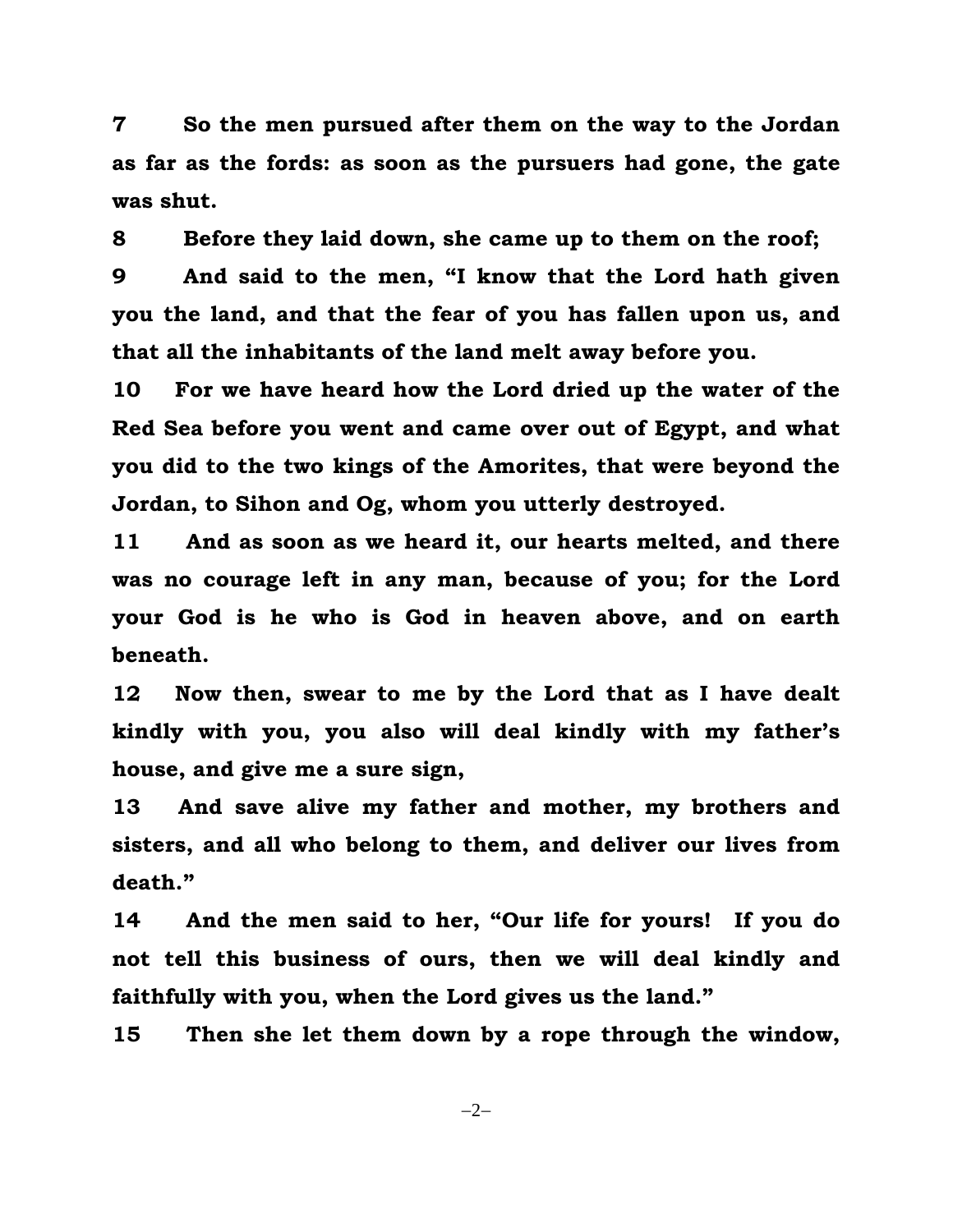**for her house was built into the city wall, so that she dwelt in the wall.**

**16 And she said to them, "Go into the hills, lest the pursuers meet you; and hide yourselves there three days, until the pursuers have returned; then afterward you may go your way."**

**17 The men said to her, "We will be guiltless with respect to this oath of yours, which you have made us swear.**

**18 Behold, when we come into the land, you shall bind this scarlet cord in the window through which you let us down: and you shall gather into your house your father and mother, your brothers, and all your father's household.**

**19 If any one goes out of the doors of your house into the street, his blood shall be upon his head, and we shall be guiltless; but if a hand is laid upon anyone who is with you in the house, his blood shall be on our head.**

**20 But if you tell this business of ours, then we shall be guiltless with respect to your oath which you made us swear."**

**21 And she said, "According to your words, so be it." Then she sent them away, and they departed; and she bound the scarlet cord in the window.**

In summation of that reading from **Joshua chapter 2**, her hope of deliverance for herself, Rahab the harlot, was according to the scarlet cord she put in the window. She obeyed what she had been told to do. Not only had this cord saved the lives of those who had

 $-3-$